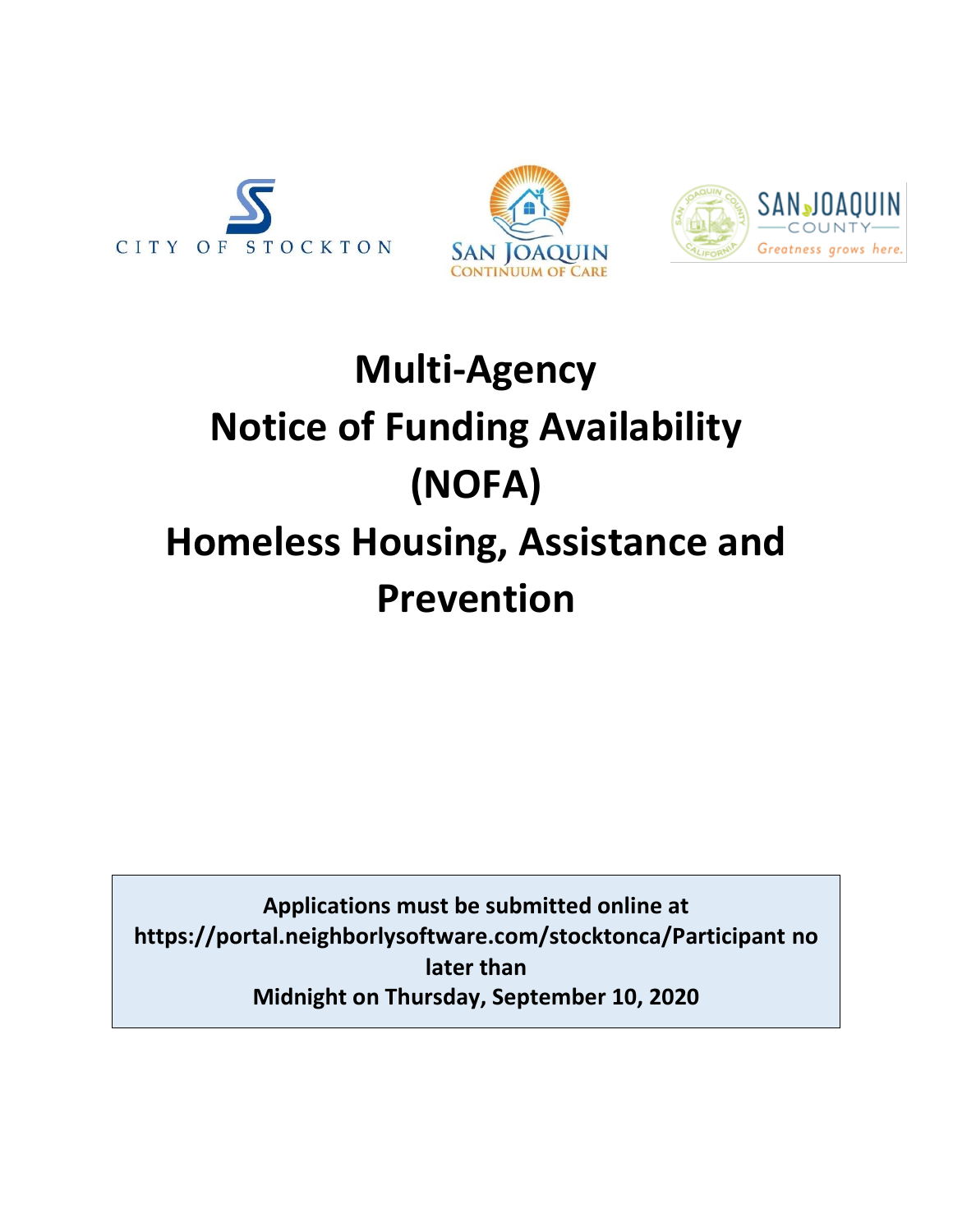### **APPLICATION INSTRUCTIONS AND TIMELINE**

HHAP applications will be accepted immediately upon release of the NOFA. Applications must be submitted **no later than midnight on September 10, 2020.**

## **PLEASE NOTE: A separate and complete application must be submitted for each project**.

The City of Stockton, San Joaquin County, and the San Joaquin Continuum of Care will engage an Ad Hoc Review Committee to score and rank applications based on an established scoring criterion to determine funding awards. Applicants for HHAP funds will not be permitted to participate in the Review Committee. In awarding HHAP dollars through the NOFA process, the review committee will prioritize projects that support or expand the provision of emergency shelter and permanent housing for the homeless, leverage other funding and resources, address the impacts of COVID-19 on the homeless, and demonstrate the organizational capacity to immediately and efficiently implement project delivery.

Applications will be accepted only through the web portal indicated above. Applications submitted by mail, fax, email or in person will not be accepted.

Technical assistance and questions may be directed to Adam Cheshire, San Joaquin County Program Administrator for Homeless Initiatives at (209) 468-3399 o[r acheshire@sjgov.org](mailto:acheshire@sjgov.org) or Ty Wilson-Robinson, City of Stockton Housing Manager at (209) 937-7585 or [ty.wilson](mailto:ty.wilson-robinson@stocktonca.gov)[robinson@stocktonca.gov](mailto:ty.wilson-robinson@stocktonca.gov) 

## **GENERAL INFORMATION**

The State of California Homeless Coordinating and Financing Council (HCFC), and the Business, Consumer Services and Housing Agency (BCSH) has made available **approximately \$650 million in Homeless, Housing Assistance and Prevention Program (HHAP) funding**. The HHAP program was established under Assembly Bill 101 (Chapter 159, Statutes of 2019) and, signed into law by Governor Gavin Newsom on July 31, 2019.

HHAP is a one-time block grant program designed to support the regional coordination and expansion of development to increase local jurisdictions' capacity to address immediate homeless challenges throughout the State. Spending must be informed by a best practices' framework focused on moving homeless individuals and families into permanent housing and ensuring those individuals and families maintain their permanent housing. A key requirement of the HHAP program includes coordination between funded jurisdictions to identify their share of the regional need to address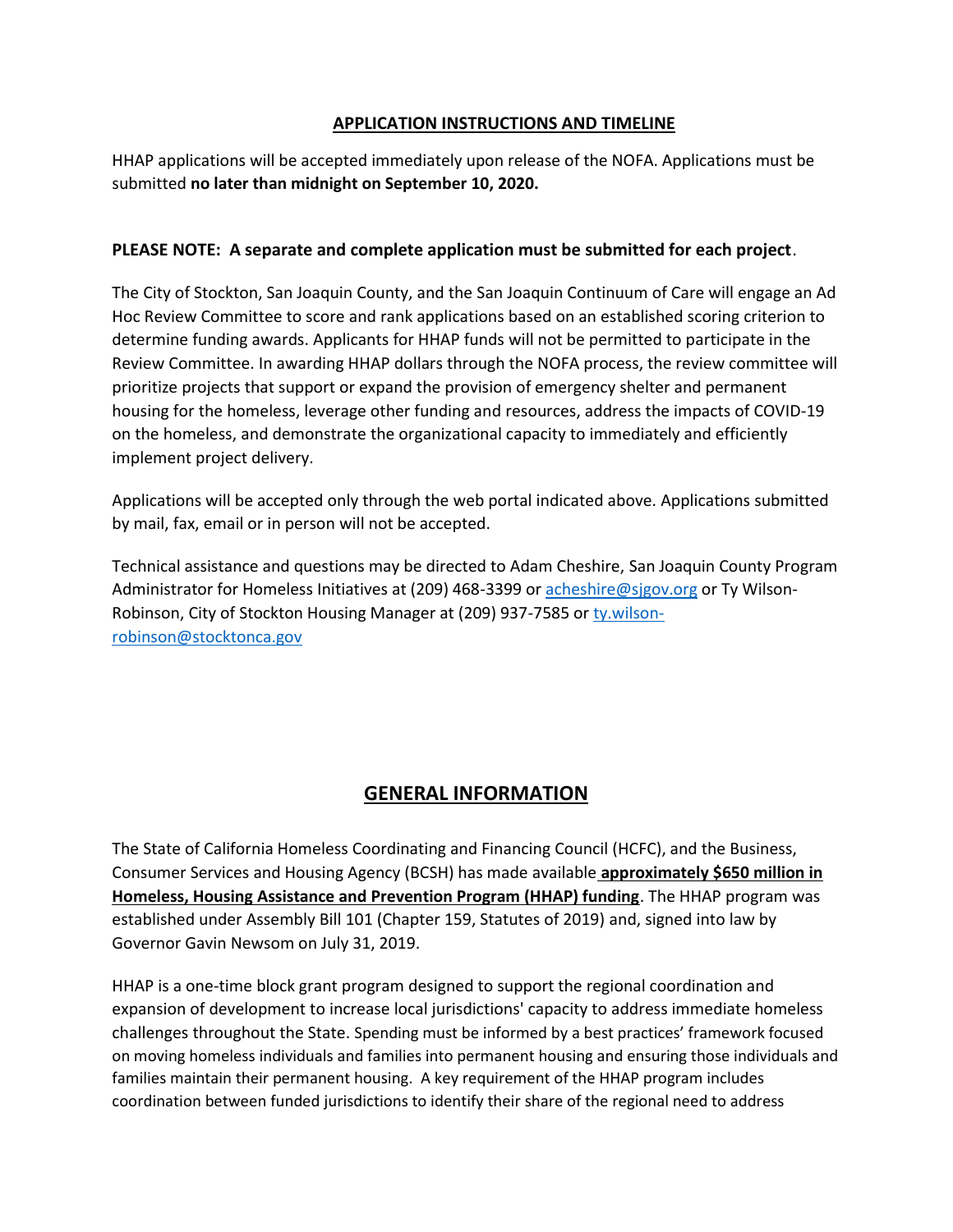homelessness, and how the requested funds will help meet the jurisdiction's share of that need. The intent of the HHAP program funds is solely to expand or increase services and housing capacity.

The San Joaquin Continuum of Care (SJCOC), City of Stockton, and San Joaquin County have received a combined allocation of HHAP funds of \$12,430,905. Of that amount, \$2,871,309 is available from San Joaquin County and available for projects that serve residents living within San Joaquin County; \$6,460,265 is available from the City of Stockton for projects that serve residents of the City of Stockton; and, \$3,099,331 is available from the San Joaquin Continuum of Care for projects that serve residents living within San Joaquin County, including the City of Stockton. They are now collaboratively making those funds available to community organizations through a joint local NOFA process to allocate funds to programs and projects that reduce homelessness and increase permanent housing opportunities for homeless households and those at risk of homelessness within San Joaquin County. Each jurisdiction will make the final determinations regarding local allocations for its share of HHAP funds; applicants may seek and receive funding from multiple jurisdictions for the same project if that project serves multiple jurisdictions.

*The San Joaquin Community Response to Homelessness, 2020 County Strategic Plan on Homelessness highlighted several goals and strategies which were gathered from multiple listening sessions held in the last three months of 2019 by Homebase. Projects submitted in response to this NOFA are expected to align to the greatest extent possible with those goals and strategies.* 

The three Strategic Priorities are:

- ESTABLISH A COORDINATED AND ENGAGED REGIONAL SYSTEM OF CARE
	- o Establish a Cross-jurisdictional Effort to Create Shared Processes to Access Funding Streams, Identify Community Priorities, and Coordinate the Countywide Homeless System of Care
	- o Improve Data Collection, Measurement, and Analysis
	- o Educate and Engage the Community
- INCREASE ACCESS AND REDUCE BARRIERS TO HOMELESS CRISIS RESPONSE SERVICES
	- o Expand Low-Barrier Shelter Capacity, Hours, and Services
	- o Invest in Prevention and Diversion
	- o Improve and Expand Outreach and Engagement
- ENSURE HOUSEHOLDS EXPERIENCING HOMELESSNESS HAVE ACCESS TO AFFORDABLE AND SUSTAINABLE PERMANENT HOUSING SOLUTIONS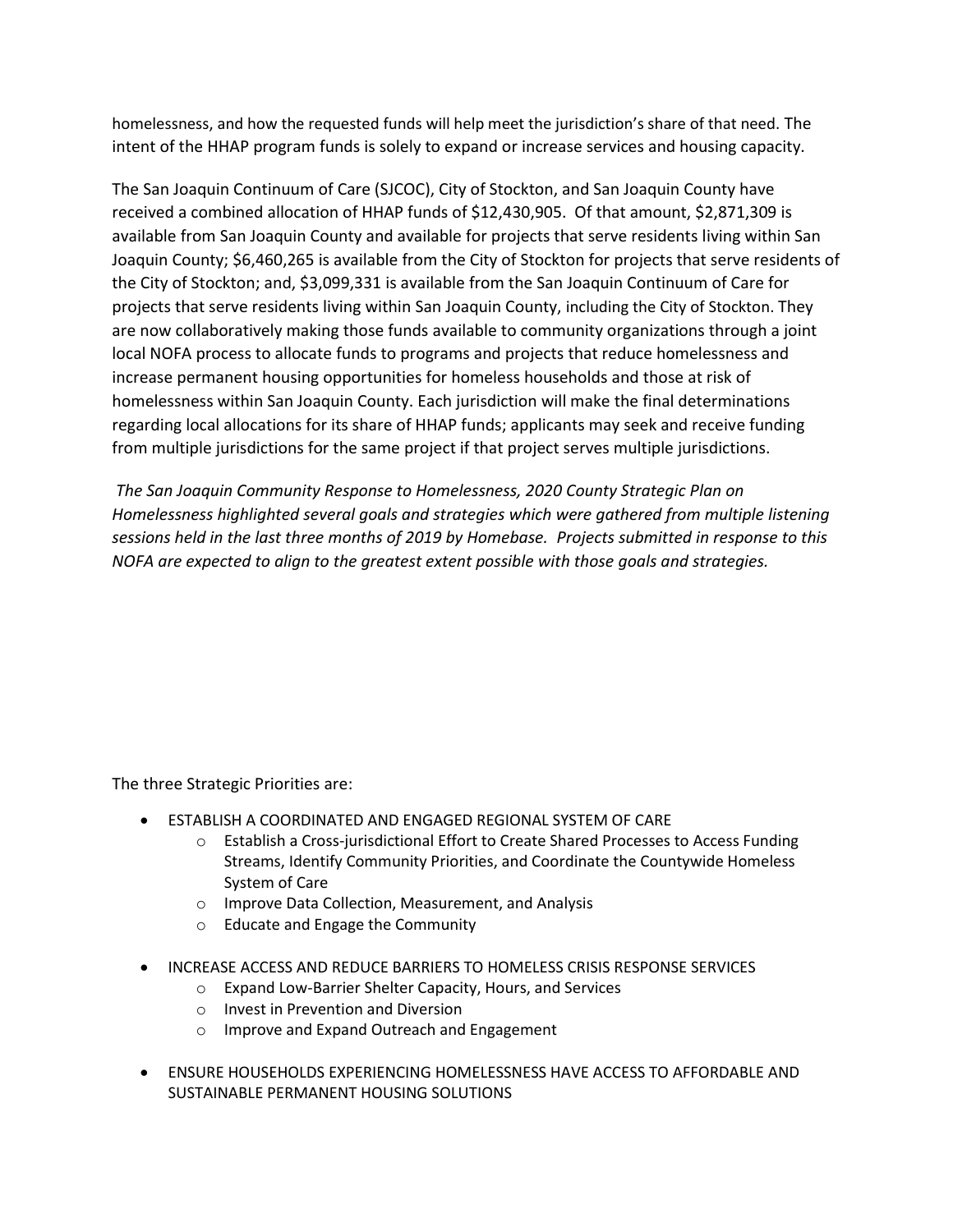- o Increase Affordable Housing Stock for Vulnerable Adults, Youth, and Families
- o Invest in Landlord Engagement, Navigation, and Incentives
- o Expand Case Management, Employment, and Supportive Services

The HHAP program requires grantees to expend funds on evidence-based solutions that address and prevent homelessness among eligible populations. Allocations are based on community recommendations identified through a joint Strategic Planning Process.

As stated in HSC § 50219(c)(1-8), funds may be expended on any of the following allowable uses:

| <b>Eligible Uses</b>                                                             | $%$ of<br><b>Funds</b>                                                                        | <b>Total</b><br><b>Amount</b> | <b>Stockton</b> | CoC         | County      |  |  |
|----------------------------------------------------------------------------------|-----------------------------------------------------------------------------------------------|-------------------------------|-----------------|-------------|-------------|--|--|
| Goal 1: ESTABLISH A COORDINATED AND ENGAGED REGIONAL SYSTEM OF CARE              |                                                                                               |                               |                 |             |             |  |  |
| a. Systems Support to Create<br>Partnerships                                     | 1%                                                                                            | \$124,309                     | \$64,603        | \$30,993    | \$28,713    |  |  |
| b. CES or HMIS infrastructure                                                    | 3%                                                                                            | \$372,927                     | \$193,808       | \$92,980    | \$86,139    |  |  |
| GOAL 2: INCREASE ACCESS AND REDUCE BARRIERS TO HOMELESS CRISIS RESPONSE SERVICES |                                                                                               |                               |                 |             |             |  |  |
| c. New Navigation Centers &<br><b>Emergency Shelters</b>                         | 42%                                                                                           | \$5,220,980                   | \$2,713,312     | \$1,301,718 | \$1,205,950 |  |  |
| d. Homelessness Prevention                                                       | 3%                                                                                            | \$372,927                     | \$193,808       | \$92,980    | \$86,139    |  |  |
| e. Outreach and Coordination                                                     | 5%                                                                                            | \$621,545                     | \$323,013       | \$154,967   | \$143,565   |  |  |
| PERMANENT HOUSING SOLUTIONS                                                      | Goal 3: ENSURE HOUSEHOLDS EXPERIENCING HOMELESSNESS HAVE ACCESS TO AFFORDABLE AND SUSTAINABLE |                               |                 |             |             |  |  |
| f. Delivery of Permanent Housing                                                 | 4%                                                                                            | \$497,236                     | \$258,411       | \$123,973   | \$114,852   |  |  |
| g. Rental Assistance/Rapid<br>Rehousing                                          | 14%                                                                                           | \$1,740,327                   | \$904,437       | \$433,906   | \$401,983   |  |  |
| h. Landlord Incentives                                                           | 9%                                                                                            | \$1,118,781                   | \$581,424       | \$278,940   | \$258,418   |  |  |
| ADDITIONAL STATEWIDE PRIORITY                                                    |                                                                                               |                               |                 |             |             |  |  |
| i. Addressing Youth Homelessness                                                 | 8%                                                                                            | \$994,472                     | \$516,821       | \$247,946   | \$229,705   |  |  |
| <b>Eligible Uses</b>                                                             | $%$ of<br><b>Funds</b>                                                                        | <b>Total</b><br><b>Amount</b> | <b>Stockton</b> | <b>CoC</b>  | County      |  |  |
| <b>COMPREHENSIVE CAPACITY BUILDING</b>                                           |                                                                                               |                               |                 |             |             |  |  |
| j. Strategic Planning                                                            | 2%                                                                                            | \$248,618                     | \$129,205       | \$61,987    | \$57,426    |  |  |
| k. Operating Subsidies and<br>Reserves                                           | 2%                                                                                            | \$248,618                     | \$129,205       | \$61,987    | \$57,426    |  |  |
| I. Administrative                                                                | 7%                                                                                            | \$870,163                     | \$452,218       | \$216,953   | \$200,992   |  |  |
|                                                                                  |                                                                                               |                               |                 |             |             |  |  |
| <b>TOTALS</b>                                                                    | 100%                                                                                          | \$12,430,905                  | \$6,460,265     | \$3,099,331 | \$2,871,309 |  |  |

Comprehensive capacity building funds are an allowable use of funds, but will not be awarded through this solicitation for stand-alone projects. No more than 2% of total project cost may be requested for strategic planning or operating subsidies and reserves. No more than 7% of total project costs can be for administrative costs.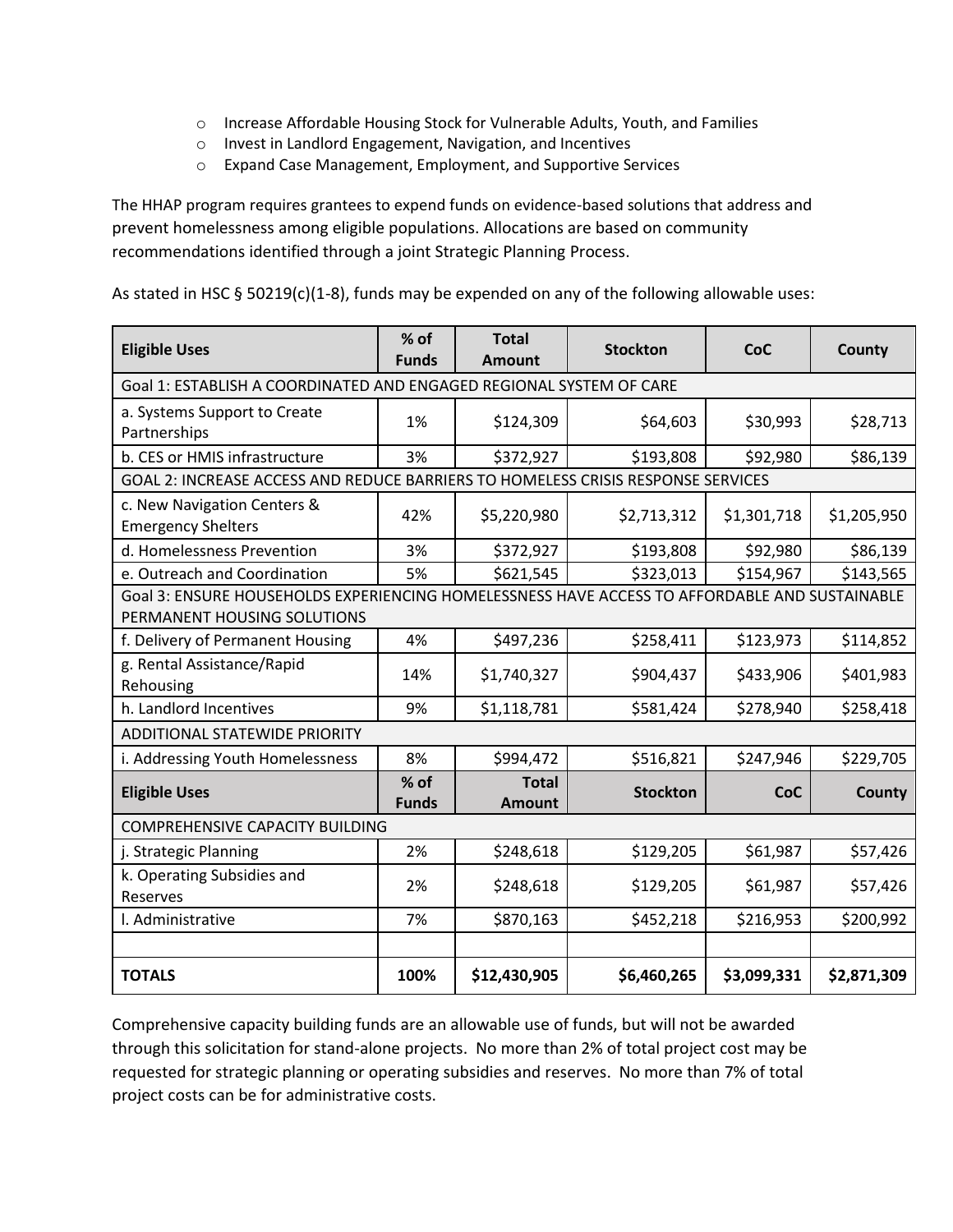Awarded funds may be spent upon the execution of an agreement between the grantee and the local jurisdiction.

The percentage allocations indicated above for different allowable project uses reflect the Strategy Plan priorities and to the greatest extent possible funds will be allocated accordingly. Should applicants not align with the established goals the funding agencies reserve the right to not allocate funds in this NOFA round.

**All funds must be obligated by May 31, 2023 and fully expended by June 30, 2025.**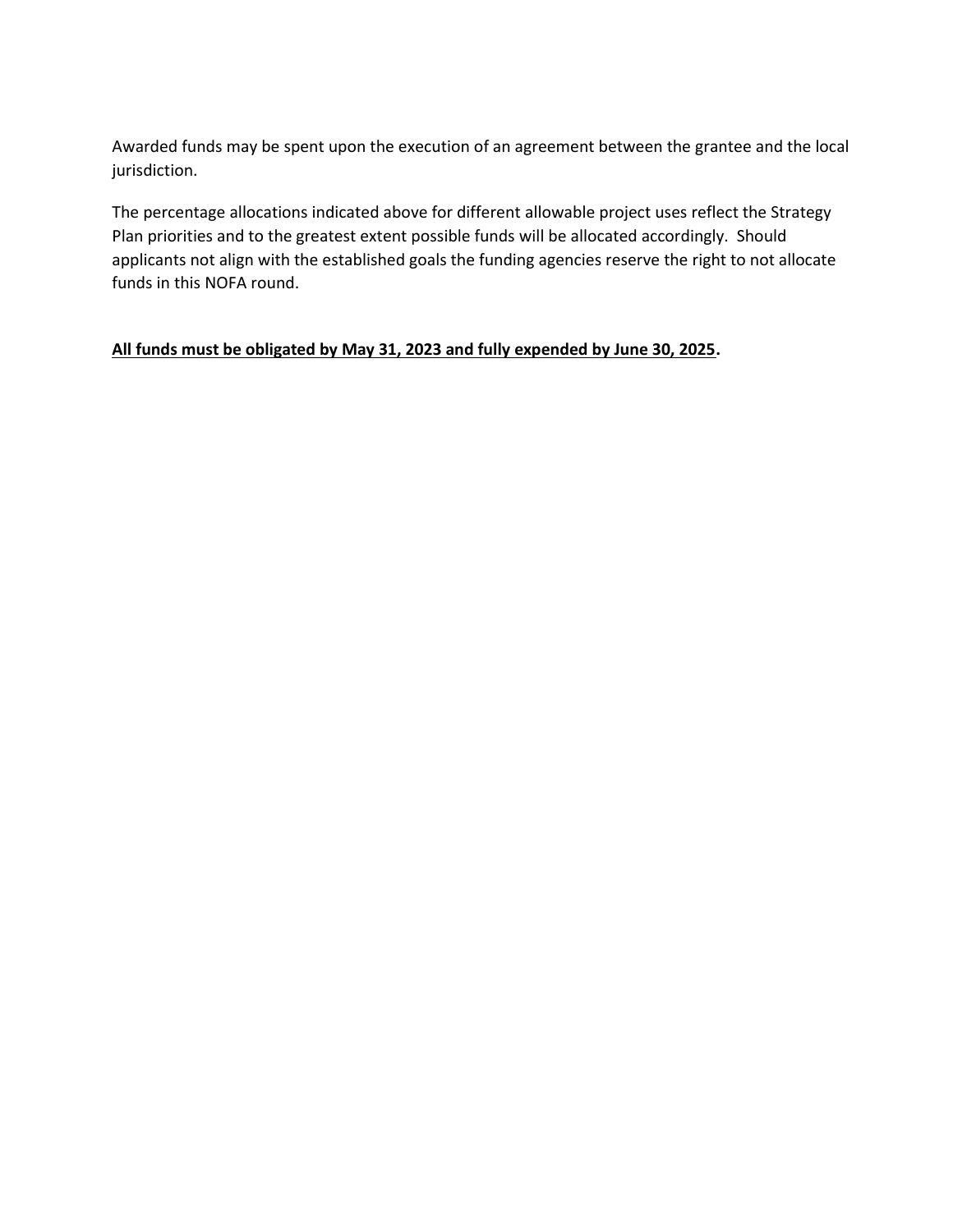## **ALIGNMENT WITH COVID-19 RESPONSE**

The SJCoC, City of Stockton, and San Joaquin County recognize the need to marshal all appropriate resources to respond to the public health emergency declared by Gov. Gavin Newsom on March 4, 2020. Therefore, all jurisdictions are prioritizing projects that both align with the above-stated Strategic Priorities and with responses that reduce the impact of COVID-19 on homeless people and at risk of homelessness. Such alignment might include:

- Non-Congregate Shelter that can be later used for emergency shelter space or permanent housing units
- Permanent housing projects that immediately move individuals out of congregate shelters
- Outreach and service delivery to unsheltered homeless
- Homelessness prevention efforts
- Leveraging existing efforts that are successful in reducing unsheltered homelessness

## **STATE AND LOCAL REQUIREMENTS**

HHAP program funding is subject to state regulation HSC § 50221(a) (1-4), grantees will need to report on the following, as well as any additional information the Agency deems appropriate or necessary:

- 1. Ongoing tracking of the specific uses and expenditures of any program funds broken out by eligible uses listed, including the status of those funds.
- 2. The number of homeless individuals served by the program funds in that year, and a total number served in all years of the program, as well as the homeless population served.
- 3. The type of housing assistance provided, broken out by the number of individuals.
- 4. Outcome data for individuals served through program funds, including the type of housing that an individual exited to, the percent of successful housing exits, and exit types for unsuccessful housing exits.

# **For more information on HHAP funding, please visit www.bcsh.ca.gov/hcfc/hhap\_program.html. Applications must be received by Midnight on September 10, 2020**

## **NO INCOMPLETE OR LATE APPLICATIONS WILL BE ACCEPTED OR CONSIDERED**

San Joaquin County, the City of Stockton, and the CoC reserve the right to request additional information on projects with all suitable candidates to ensure that projects best meet the goals and objectives of the community and align with the *San Joaquin Community Response to Homelessness, 2020 County Strategic Plan on Homelessness.* 

Applicants will be notified in writing of funding decision(s) no later than October 16, 2020.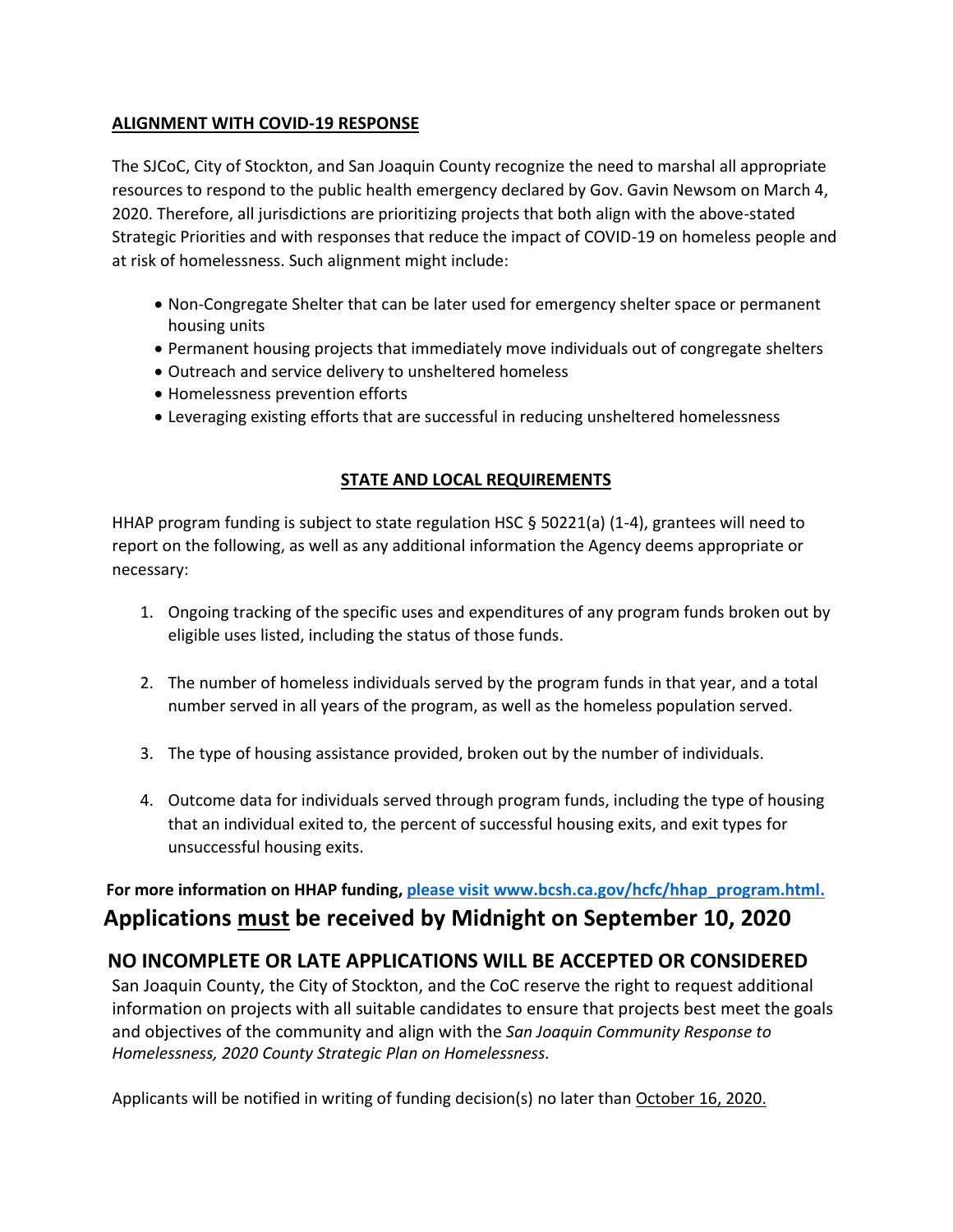## **SCORING CRITERIA**

All applications submitted on or before the deadline will be reviewed and scored by the Ad Hoc Review Committee. Each question has a maximum character length and maximum point total. Point totals for each question were determined based on the Homeless Strategic Plan's priorities for San Joaquin County and the City of Stockton.

| <b>PROJECT OVERVIEW - The project is adequately described, including the project</b><br>30<br>А.<br>intent, location, and target population. The project scope adequately aligns to a<br>one-time allocation of funds.<br><b>DEMONSTRATION OF NEED-</b> Meets HHAP objective, is an eligible activity, activity is<br>30<br>В.<br>in sync with Homeless Strategic Plan and City and/or County established priorities,<br>aligned with COVID-19 response.<br><b>PROJECT APPROACH - Describe how the project fits within a housing first approach</b><br>25<br>C.<br>and the coordinated continuum of care. Describe how the project will result in<br>expanded (increase capacity) or improved (better approach) housing or homeless<br>assistance services.<br>D. ALIGNMENT WITH CoC STRATEGIC PLAN - Clearly identify the objective(s) within<br>30<br>the CoC Strategic Plan that the project aligns with. Describe how the project will<br>address the needs of the unserved or underserved individuals disproportionately<br>affected by homelessness in San Joaquin County. Describe how the project aligns<br>with State and County objectives to reduce COVID-19 risk and spread among<br>homeless individuals.<br><b>IMPLEMENTATION</b> - Applicant has a clear and reasonable timeline for project<br>35<br>Ε.<br>implementation with clearly delineated phases of start-up, core tasks and activities,<br>and transition to start-up along with clear benchmarks that milestones have been<br>met. Applicant demonstrates experience with managing government/private<br>grants and leveraging resources is demonstrated. If previously awarded, has<br>expended prior year funding in a timely manner and met prior year goals.<br><b>IMPACT</b> - Applicant identifies clear and measurable outcomes and objectives that<br>25<br>F.<br>will be indicators of success. Include number to be served annually, and over five-<br>year grant period, and how success will be measured (e.g. percent transitioned to<br>permanent housing). Applicant has sufficient resources and capital to sustain<br>project objectives once all project funds are expended.<br>G. PROJECT BUDGET - Budget is clear, reasonable in scope, and will feasibly lead to<br>25<br>completion of the proposed project. Budget narrative sufficiently describes<br>funding request and use of funds is justified. |  |  |
|--------------------------------------------------------------------------------------------------------------------------------------------------------------------------------------------------------------------------------------------------------------------------------------------------------------------------------------------------------------------------------------------------------------------------------------------------------------------------------------------------------------------------------------------------------------------------------------------------------------------------------------------------------------------------------------------------------------------------------------------------------------------------------------------------------------------------------------------------------------------------------------------------------------------------------------------------------------------------------------------------------------------------------------------------------------------------------------------------------------------------------------------------------------------------------------------------------------------------------------------------------------------------------------------------------------------------------------------------------------------------------------------------------------------------------------------------------------------------------------------------------------------------------------------------------------------------------------------------------------------------------------------------------------------------------------------------------------------------------------------------------------------------------------------------------------------------------------------------------------------------------------------------------------------------------------------------------------------------------------------------------------------------------------------------------------------------------------------------------------------------------------------------------------------------------------------------------------------------------------------------------------------------------------------------------------------------------------------------------------------------------------------------------|--|--|
|                                                                                                                                                                                                                                                                                                                                                                                                                                                                                                                                                                                                                                                                                                                                                                                                                                                                                                                                                                                                                                                                                                                                                                                                                                                                                                                                                                                                                                                                                                                                                                                                                                                                                                                                                                                                                                                                                                                                                                                                                                                                                                                                                                                                                                                                                                                                                                                                        |  |  |
|                                                                                                                                                                                                                                                                                                                                                                                                                                                                                                                                                                                                                                                                                                                                                                                                                                                                                                                                                                                                                                                                                                                                                                                                                                                                                                                                                                                                                                                                                                                                                                                                                                                                                                                                                                                                                                                                                                                                                                                                                                                                                                                                                                                                                                                                                                                                                                                                        |  |  |
|                                                                                                                                                                                                                                                                                                                                                                                                                                                                                                                                                                                                                                                                                                                                                                                                                                                                                                                                                                                                                                                                                                                                                                                                                                                                                                                                                                                                                                                                                                                                                                                                                                                                                                                                                                                                                                                                                                                                                                                                                                                                                                                                                                                                                                                                                                                                                                                                        |  |  |
|                                                                                                                                                                                                                                                                                                                                                                                                                                                                                                                                                                                                                                                                                                                                                                                                                                                                                                                                                                                                                                                                                                                                                                                                                                                                                                                                                                                                                                                                                                                                                                                                                                                                                                                                                                                                                                                                                                                                                                                                                                                                                                                                                                                                                                                                                                                                                                                                        |  |  |
|                                                                                                                                                                                                                                                                                                                                                                                                                                                                                                                                                                                                                                                                                                                                                                                                                                                                                                                                                                                                                                                                                                                                                                                                                                                                                                                                                                                                                                                                                                                                                                                                                                                                                                                                                                                                                                                                                                                                                                                                                                                                                                                                                                                                                                                                                                                                                                                                        |  |  |
|                                                                                                                                                                                                                                                                                                                                                                                                                                                                                                                                                                                                                                                                                                                                                                                                                                                                                                                                                                                                                                                                                                                                                                                                                                                                                                                                                                                                                                                                                                                                                                                                                                                                                                                                                                                                                                                                                                                                                                                                                                                                                                                                                                                                                                                                                                                                                                                                        |  |  |
|                                                                                                                                                                                                                                                                                                                                                                                                                                                                                                                                                                                                                                                                                                                                                                                                                                                                                                                                                                                                                                                                                                                                                                                                                                                                                                                                                                                                                                                                                                                                                                                                                                                                                                                                                                                                                                                                                                                                                                                                                                                                                                                                                                                                                                                                                                                                                                                                        |  |  |

|    | <b>Total Points Possible:</b>                                                    | 200 |
|----|----------------------------------------------------------------------------------|-----|
| Н. | Supplemental Questions: Capital Acquisition / Construction Projects Only.        | 50  |
|    | Construction, renovation, or acquisition projects must demonstrate site control, |     |
|    | readiness, and capacity to complete project on-time and on-budget.               |     |
|    | <b>Total Points Possible:</b>                                                    | 250 |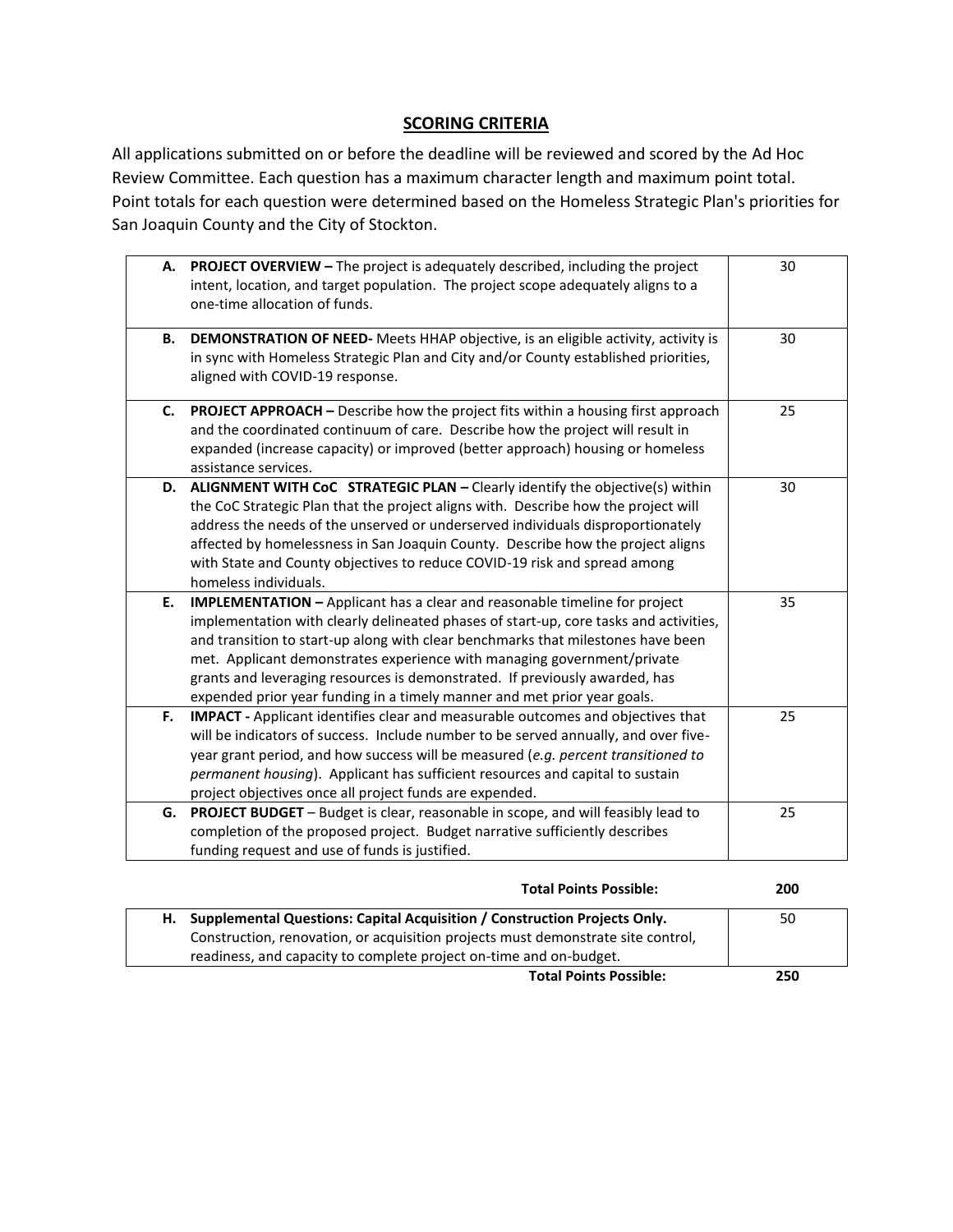## **COVER SHEET**

| <b>CONTACT INFORMATION</b> |                |      |                   |                       |    |                          |       |       |
|----------------------------|----------------|------|-------------------|-----------------------|----|--------------------------|-------|-------|
| <b>Organization Name:</b>  |                |      |                   |                       |    |                          |       |       |
| <b>Mailing Address:</b>    |                |      |                   |                       |    |                          |       |       |
|                            | <b>Street</b>  |      |                   |                       |    | City                     |       | Zip   |
| Project/Program Location:  |                |      |                   |                       |    |                          |       |       |
|                            | <b>Street</b>  |      |                   |                       |    | City                     |       | Zip   |
| <b>Executive Director:</b> |                |      |                   |                       |    |                          |       |       |
|                            | Name           |      |                   | Email                 |    |                          | Phone |       |
| Contact Person:            |                |      |                   |                       |    |                          |       |       |
|                            | Name           |      |                   | Email                 |    |                          | Phone |       |
| Website:                   |                |      |                   |                       |    |                          |       |       |
| DUNS#                      |                | EIN# |                   |                       |    | <b>Business License#</b> |       |       |
| Type of Agency:            | 501(c)(3)<br>□ |      | Gov't/Public<br>⊓ |                       | IП | Faith-Based              | П     | Other |
| Number of                  |                |      |                   | Number of volunteers: |    |                          |       |       |
| paid staff:                |                |      |                   |                       |    |                          |       |       |

| One HHAP Grant Funds (check all that apply)                                                                                                                        |                                                                                                                                                                                                                                                                                                                                                                                                           |                           |                           |                                                                  |                         |                           |
|--------------------------------------------------------------------------------------------------------------------------------------------------------------------|-----------------------------------------------------------------------------------------------------------------------------------------------------------------------------------------------------------------------------------------------------------------------------------------------------------------------------------------------------------------------------------------------------------|---------------------------|---------------------------|------------------------------------------------------------------|-------------------------|---------------------------|
| <b>Homeless Housing</b><br>Assistance                                                                                                                              | Outreach<br>□<br>and<br>Coordination                                                                                                                                                                                                                                                                                                                                                                      | Navigation<br>⊔<br>Center | Emergency<br>⊔<br>Shelter | Rental<br>$\Box$<br>Assistance/<br>Landlord<br><b>Incentives</b> | Rapid<br>⊔<br>Rehousing | ⊔<br>Permanent<br>Housing |
|                                                                                                                                                                    | <b>Capital Construction Project *Must complete a supplemental questionnaire for capital</b><br>□<br>construction projects (e.g. proposals to purchase, renovate, or add additional facility space).<br>Capital Purchase (e.g. buying vehicles or equipment over \$5,000 with depreciated assets)<br>□<br><b>Furniture Equipment or Supplies</b> (e.g. Pet kennels, storage lockers, furniture, etc.)<br>□ |                           |                           |                                                                  |                         |                           |
| <b>How Will Funds be</b><br><b>Applied</b>                                                                                                                         |                                                                                                                                                                                                                                                                                                                                                                                                           |                           |                           |                                                                  |                         |                           |
| <b>Staffing</b> *Must complete supplemental budget questionnaire and confirmation of non-<br>ப<br>supplementation.                                                 |                                                                                                                                                                                                                                                                                                                                                                                                           |                           |                           |                                                                  |                         |                           |
| <b>Administrative Systems Enhancements for 1x Operational Capacity Building</b><br>□<br>(e.g. partnership building, training, planning, HMIS infrastructure, etc.) |                                                                                                                                                                                                                                                                                                                                                                                                           |                           |                           |                                                                  |                         |                           |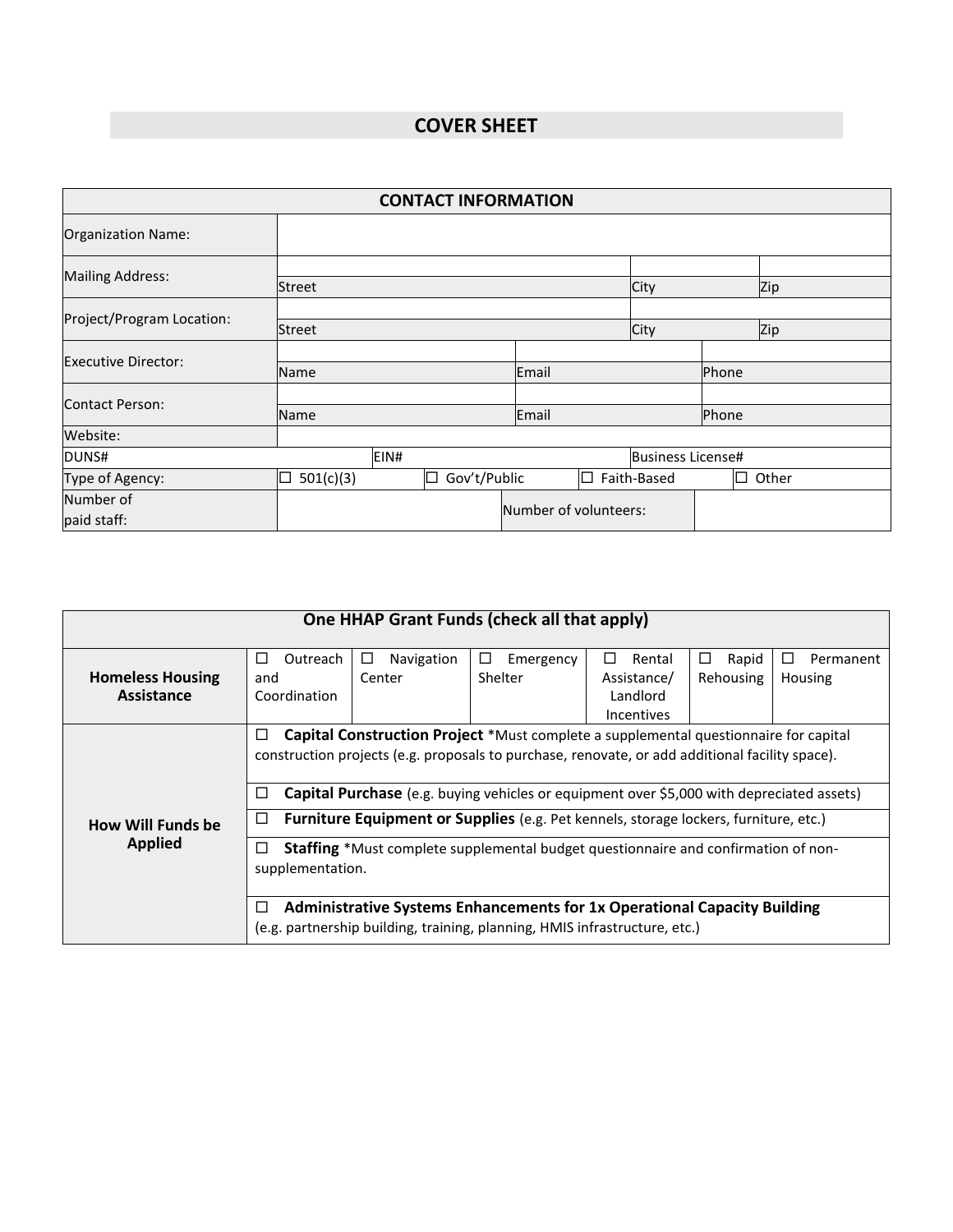## **Target Population**

*Additional funds are available for projects that target youth under age 18. Youth specific projects must include detailed examples of how program is separate and distinct from any other related work*.

## **What household types and/or specific populations will be targeted (check all that apply):**

| All Homeless<br>$\perp$<br>Populations | <b>Families</b><br>with minor<br>children | Unaccompanied<br>Youth (12-24) | $\Box$ Domestic<br>Violence-<br>Fleeing | $\Box$ People<br>with<br>Mental<br><b>Illness</b> | Seniors<br>$(60+)$                                | Veterans<br>$\perp$                |
|----------------------------------------|-------------------------------------------|--------------------------------|-----------------------------------------|---------------------------------------------------|---------------------------------------------------|------------------------------------|
| $\Box$ Single Men &<br>Women           | $\Box$ Single<br><b>Females</b><br>Only   | $\Box$ Single Males<br>Only    | $\Box$ Chronic<br><b>Homeless</b>       | $\Box$ Youth<br>(under<br>18)                     | $\blacksquare$<br>Medically<br>Fragile<br>Persons | $\Box$ People with<br>Addiction(s) |
| Other<br>$\Box$                        |                                           |                                |                                         |                                                   |                                                   |                                    |

| <b>FUNDING REQUEST</b>                              |                         |                                                 |                           |  |  |  |
|-----------------------------------------------------|-------------------------|-------------------------------------------------|---------------------------|--|--|--|
| Funding requested in this<br>application:           |                         | Other funds already<br>secured for the project: |                           |  |  |  |
| Total cost to complete project:                     |                         | Other funds not yet<br>secured:                 |                           |  |  |  |
| <b>Funding Categories</b><br>(check all that apply) | $\Box$ City of Stockton | $\Box$ San Joaquin CoC                          | $\Box$ San Joaquin County |  |  |  |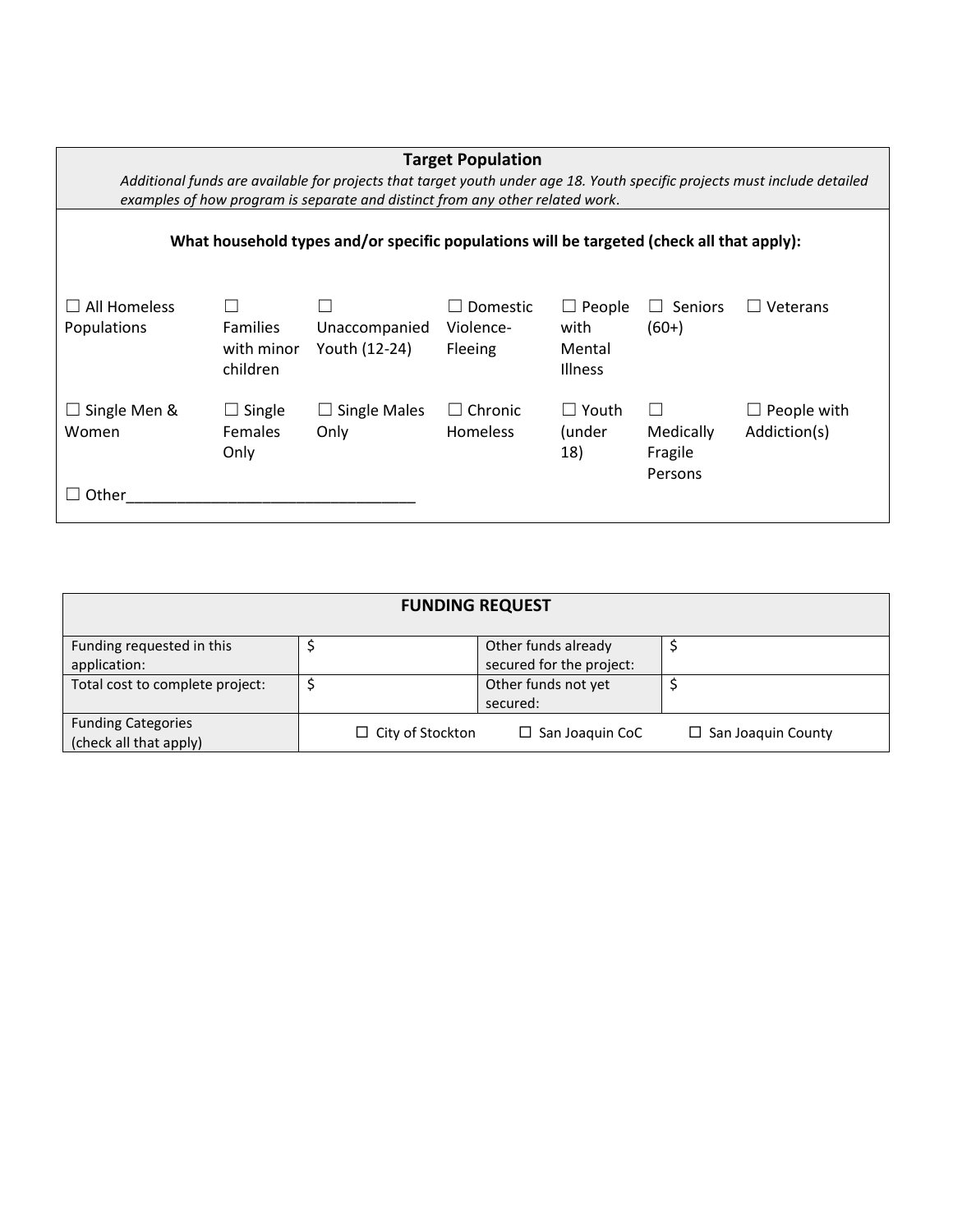## **PROJECT NARRATIVE**

#### **A. PROJECT OVERVIEW**

1. Please describe the proposed project in detail. Include in your description of the project's type, its target population, the physical location(s) where it will operate, its operational structure, a description of services provided, and who will provide those services.

*Applicants must describe the type of project in detail, the geographic location of those to be served (City of Stockton, all of San Joaquin County, City of Lodi, etc.), and where the project will physically be located, if applicable. Applicants must also describe how the project will deliver services, and what type of services will be provided. Be specific about day and time of services, frequency and duration of services received by the average client or participation.*

#### **B. DEMONSTRATION OF NEED**

2. Identify the need this proposed project will address, explain how the project will address this need, and describe why this approach should be prioritized. Please include any experience, data, and analysis that may help demonstrate this need and why this project is uniquely positioned to fill this need.

*Applicants must demonstrate the project fits a need gap identified by the San Joaquin Continuum of Care and/or the Strategic Plan on Homelessness. Applicants must clearly demonstrate how the project addresses that specific need and why this approach is superior to others that might be proposed.* 

3. Explain how this proposed project addresses the specific community priority of reducing unsheltered homelessness?

*Applicants should demonstrate how the project will reduce the number of households living on the streets, in encampments, in cars, or in other places not fit for human habitation.*

## **C. PROJECT APPROACH**

4. Explain how this specific project meets the recommended characteristics of that project type as prioritized by the San Joaquin Continuum of Care and the State of California.

*All projects should embrace a Housing First approach designed to move unsheltered homeless off the streets and help homeless households secure permanent housing. Emergency shelter/navigation projects should be designed to be lowbarrier, accommodate households of various compositions and households with pets, partners, and possessions, and shelter people with sufficient personal space. Permanent housing projects should meet all criteria established for permanent housing projects by HUD, create new capacity to house those unsheltered or residing in emergency shelters, provide support services to households enrolled in the project, and move households toward self-sufficiency to the greatest extent possible. Please clearly identify and describe measurable outcomes regarding exits to permanent housing, increases in household income, and improved health. Outreach should be designed to increase the number of unsheltered individuals who secure vital services, emergency shelter, and obtain permanent housing. Capacity building should be designed to increase the entire community's ability to identify, shelter, and house homeless households. Prevention should be designed to serve those who are at imminent risk of homelessness and are earning less than 80% of Area Median Income.*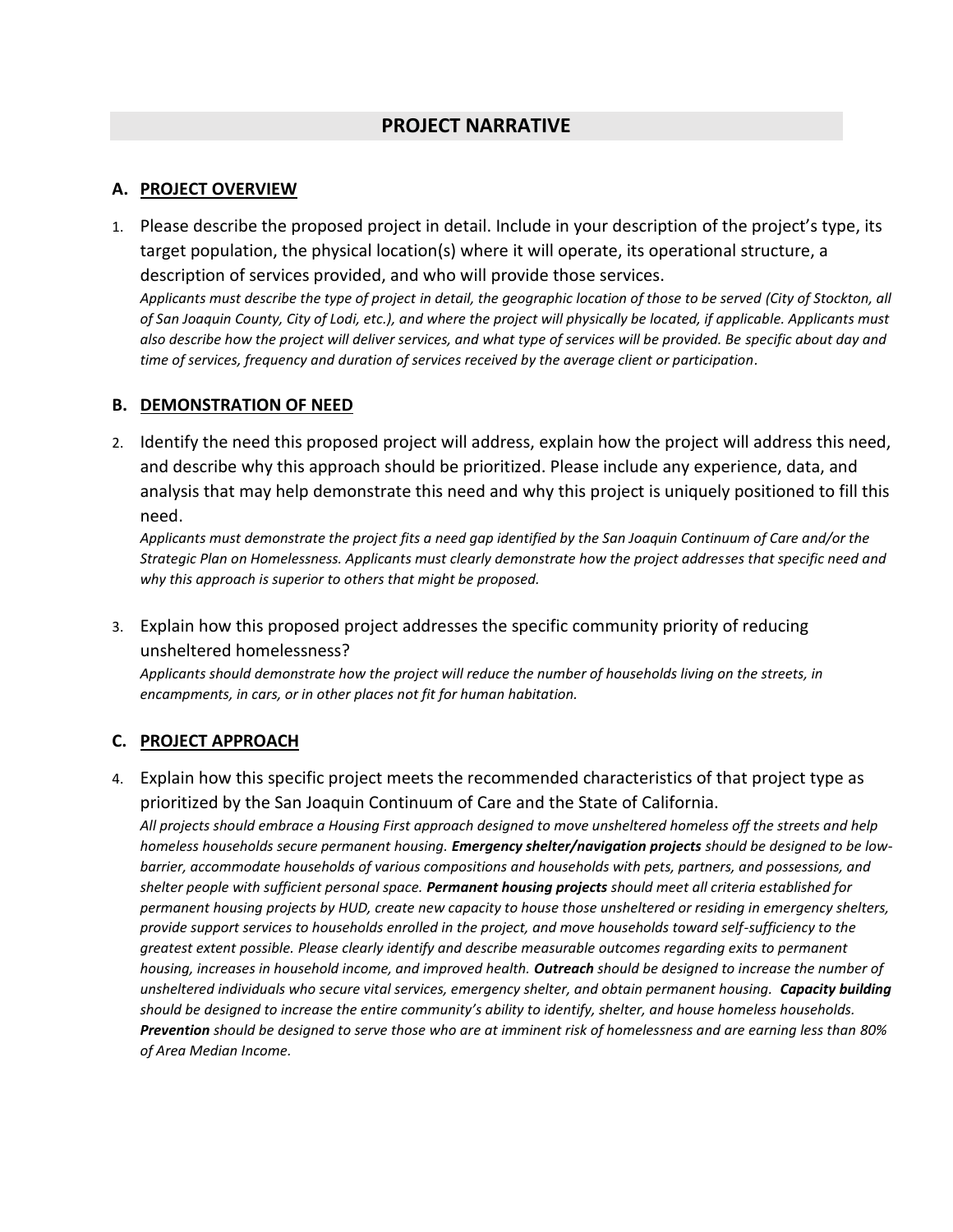5. Explain how this proposed project will work in connection with other community resources deployed to address homelessness. How will the project leverage, strengthen, or enhance other efforts?

*Applicants should demonstrate how awarded HHAP funds will leverage existing efforts to address homelessness, and work as part of a greater coordinated effort to reduce unsheltered homelessness.* 

## **D. ALIGNMENT OF PROJECT WITH COC STRATEGIC PLAN**

- 6. Explain how this proposed project aligns with the Strategic Plan on Homelessness developed jointly by the San Joaquin Continuum of Care, San Joaquin County, and the City of Stockton? *Applicants must demonstrate the project directly meets one of the following priorities for action: Expansion of emergency shelter/navigation center capacity to serve those that are currently not sheltered, expansion of permanent housing for the homeless, expansion of services critical to improving the housing outcomes of unsheltered/sheltered homeless, outreach, coordination of efforts and community-wide capacity building, homelessness prevention, and providing shelter/housing/services for hard-to-serve subpopulations. Include link to Plan.*
- 7. Describe how the organization's engagement and service delivery model assures access to underserved communities who are disproportionately impacted by homelessness. In addition, explain how your organization will make services available to populations disproportionality represented among the homeless population*.*

*Applicants should describe how they engage with and improve services for indigent and underserved communities in the proposed service area. Applicants should also explain how they will increase access to services for communities including racial and ethnic minorities, immigrants, persons with disabilities, LGBTQ youth and adults, and people with limited English proficiency.* 

8. Describe how this proposed project aligns with the Strategic Plan on Homelessness to address or reduce the impact of COVID-19.

*Applicants should describe how the proposed project can be leveraged to address the unique immediate needs presented by the COVID-19 public health emergency.*

## **E. IMPLEMENTATION**

9. Provide a timeline of how the proposed project will be delivered, how quickly these funds will result in meaningful outcomes, and your organization's capacity to spend all allocated funds within that timeline.

*Applicants should provide a realistic timeline for full implementation of the project, including when*  individuals/households will begin being served. Applicants should also clearly describe when collected data will *demonstrate the project is fulfilling its intent (e.g. a permanent housing project actually having households obtain housing), and the ability of the organization to spend all HHAP funds on this project before the June 30, 2025 spending deadline. Please indicate whether environmental reports have been completed, plans/specifications are complete, and if all other project funding is in place.*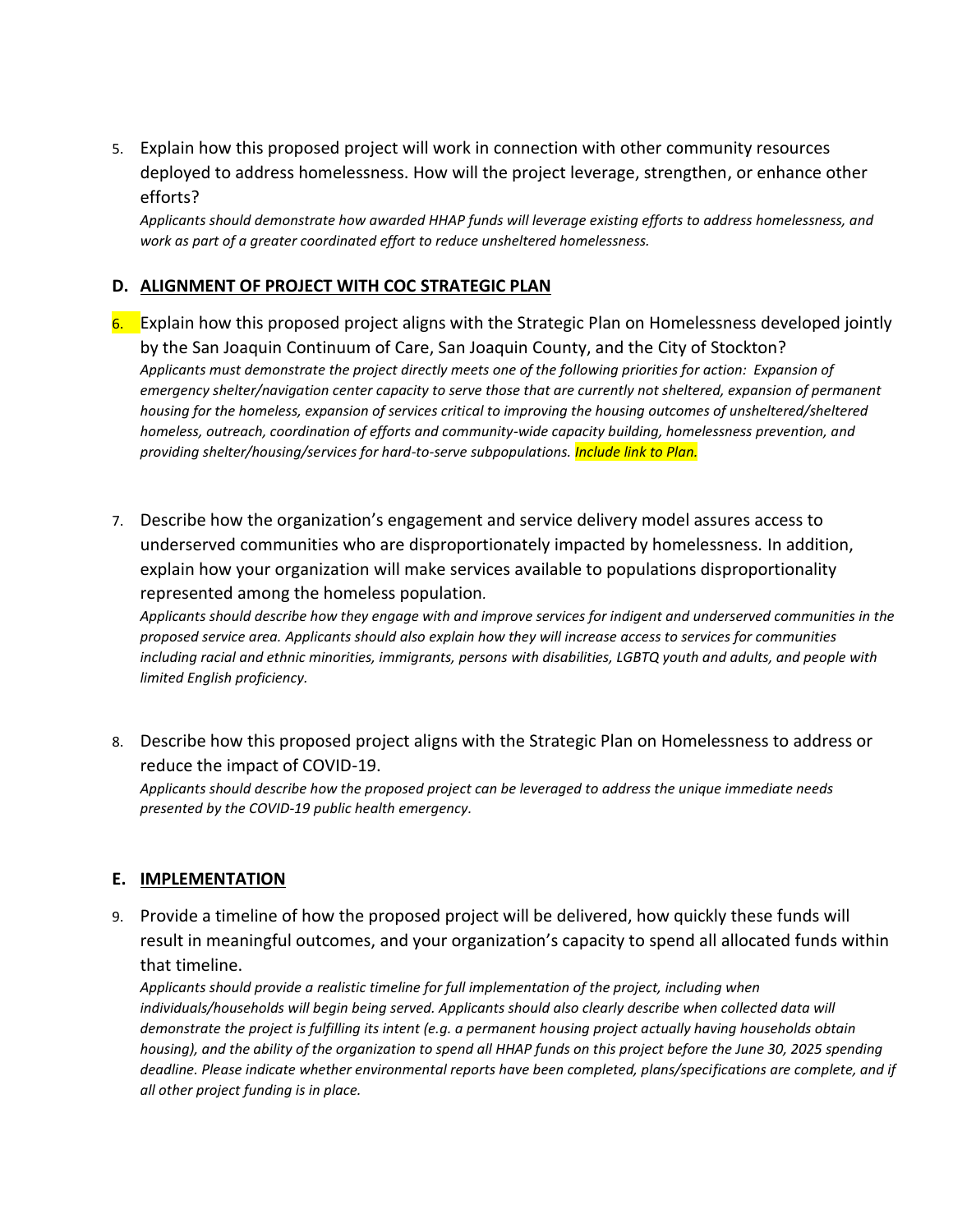10. Describe your organization's experience and history managing similar projects within the community.

*Applicants must describe their experience developing and operating services for the homeless and describe any notable successes in outcomes with those projects. Please address how prior allocated funds (if any) have been expended and*  whether past performance goals were met. Please describe experience complying with federal, state, and local funding *program guidelines.*

## **F. IMPACT**

11. Describe the project's anticipated impact in terms of unduplicated clients served over the five-year period of the HHAP grant.

*Applicants should provide estimates of the number of households and individuals served over the period of the HHAP grant, ending June 30, 2025. Projects that focus on coordination or capacity building should describe other measurable outcomes achievable by the end of the grant period.*

12. Explain how the proposed project will operate if the project is awarded less than its requested funding total through HHAP.

*Funding for HHAP is highly competitive. Applicants should describe their ability to function, if less than the full requested funding amount is awarded. Please indicate the project's primary source of funding and other funding sources.*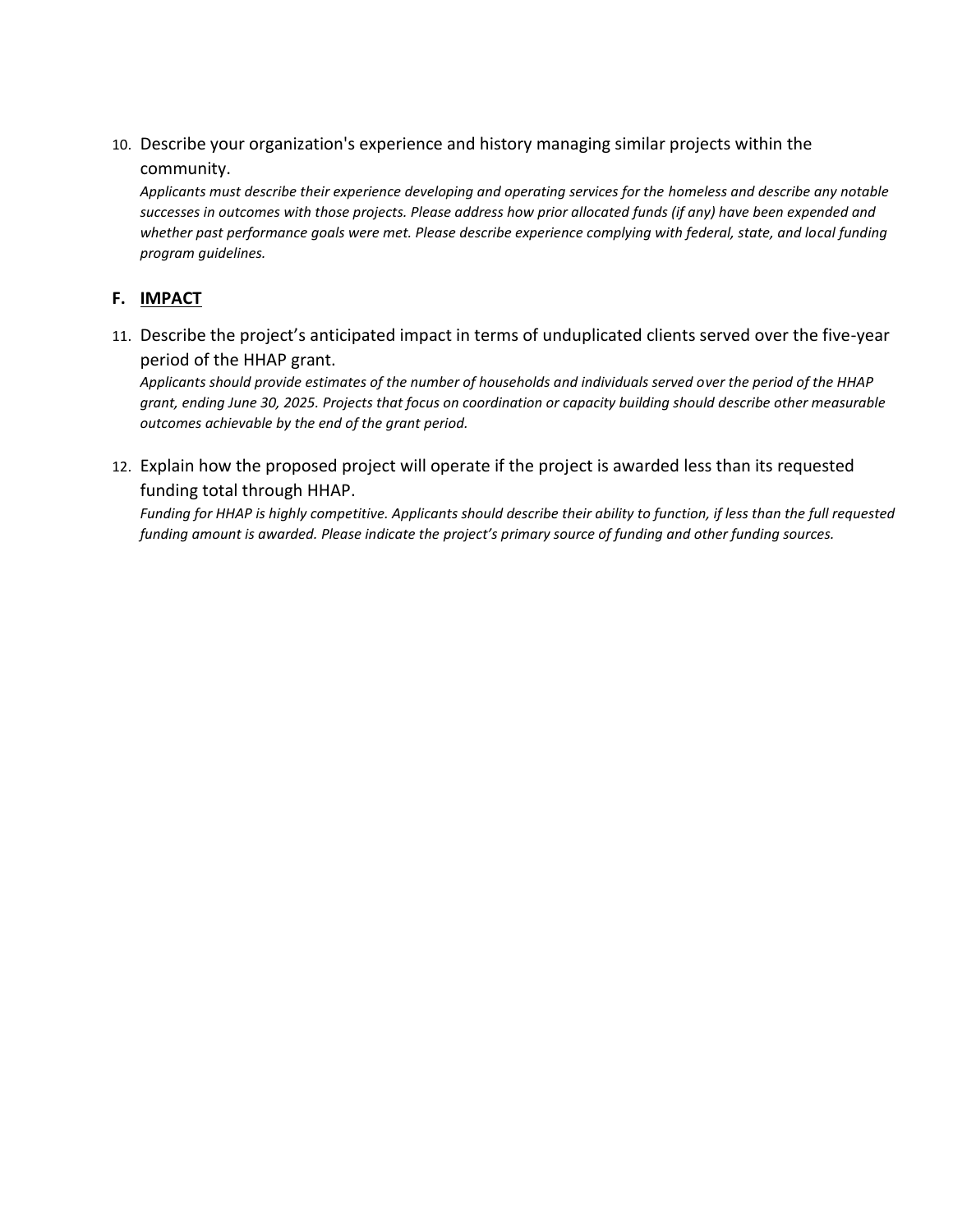## **Budget and Budget Narrative**

#### **SAMPLE BUDGET WORKSHEET**

| <b>Funding Sources/Status</b>                                                                                                                                         | <b>Stockton HHAP</b><br><b>Requested Funds</b><br>Only | <b>Committed</b><br>Funds/Other<br><b>Funding Sources</b> | <b>Planned Funding</b><br><b>Request</b> | <b>Total Funding</b><br><b>Sources</b> |
|-----------------------------------------------------------------------------------------------------------------------------------------------------------------------|--------------------------------------------------------|-----------------------------------------------------------|------------------------------------------|----------------------------------------|
| San Joaquin CoC                                                                                                                                                       |                                                        |                                                           | \$97,390                                 | \$97,390                               |
| San Joaquin County                                                                                                                                                    |                                                        |                                                           | \$117,390                                | \$117,390                              |
| State of California                                                                                                                                                   |                                                        | \$20,000                                                  |                                          | \$20,000                               |
| City of Stockton                                                                                                                                                      | \$117,390                                              |                                                           |                                          | \$117,390                              |
| <b>Total Sources Budget</b>                                                                                                                                           | \$117,390                                              | \$20,000                                                  | \$214,780                                | \$352,170                              |
|                                                                                                                                                                       |                                                        |                                                           |                                          |                                        |
| <b>Funding Uses/Expenses</b>                                                                                                                                          | <b>Stockton HHAP</b><br><b>Requested Funds</b><br>Only | <b>Committed</b><br>Funds/Other<br><b>Funding</b>         | <b>Planned Funds</b>                     | <b>Total Funding Uses</b>              |
| <b>Operating Subsidies</b>                                                                                                                                            |                                                        |                                                           | \$60,000                                 | \$60,000                               |
| Landlord Incentives e.eg. security<br>deposits and holding fees                                                                                                       |                                                        |                                                           | \$50,000                                 | \$50,000                               |
| Rental Assistance up to 18 months<br>per client/Rapid Rehousing for up<br>to 10 clients<br>Assumptions: FMR @ 869 X 18mo.<br>X 5 clients<br>FMR@1144X18mo.X 5 clients | \$100,000                                              |                                                           | \$81,170                                 | \$181,170                              |
| Task 1: Provide COVID-19 staff and<br>client educational outreach and<br>training                                                                                     |                                                        |                                                           | \$10,000                                 | \$10,000                               |
| Workshop supplies (paper, ink,<br>etc.) @ \$10/person, 200 persons<br>per year                                                                                        |                                                        |                                                           | \$2,000                                  | \$2,000                                |
| 1 PTE or FTE Case Manager @<br>\$21/hr.                                                                                                                               |                                                        | \$20,000                                                  | \$2,000                                  | \$22,000                               |
| 1 PTE Housing Navigator @<br>\$25/hr.                                                                                                                                 | \$17,390                                               |                                                           | \$9,610                                  | \$27,000                               |
| <b>Total Uses Budget</b>                                                                                                                                              | \$352,170                                              | \$20,000                                                  | \$214,780                                | \$352,170                              |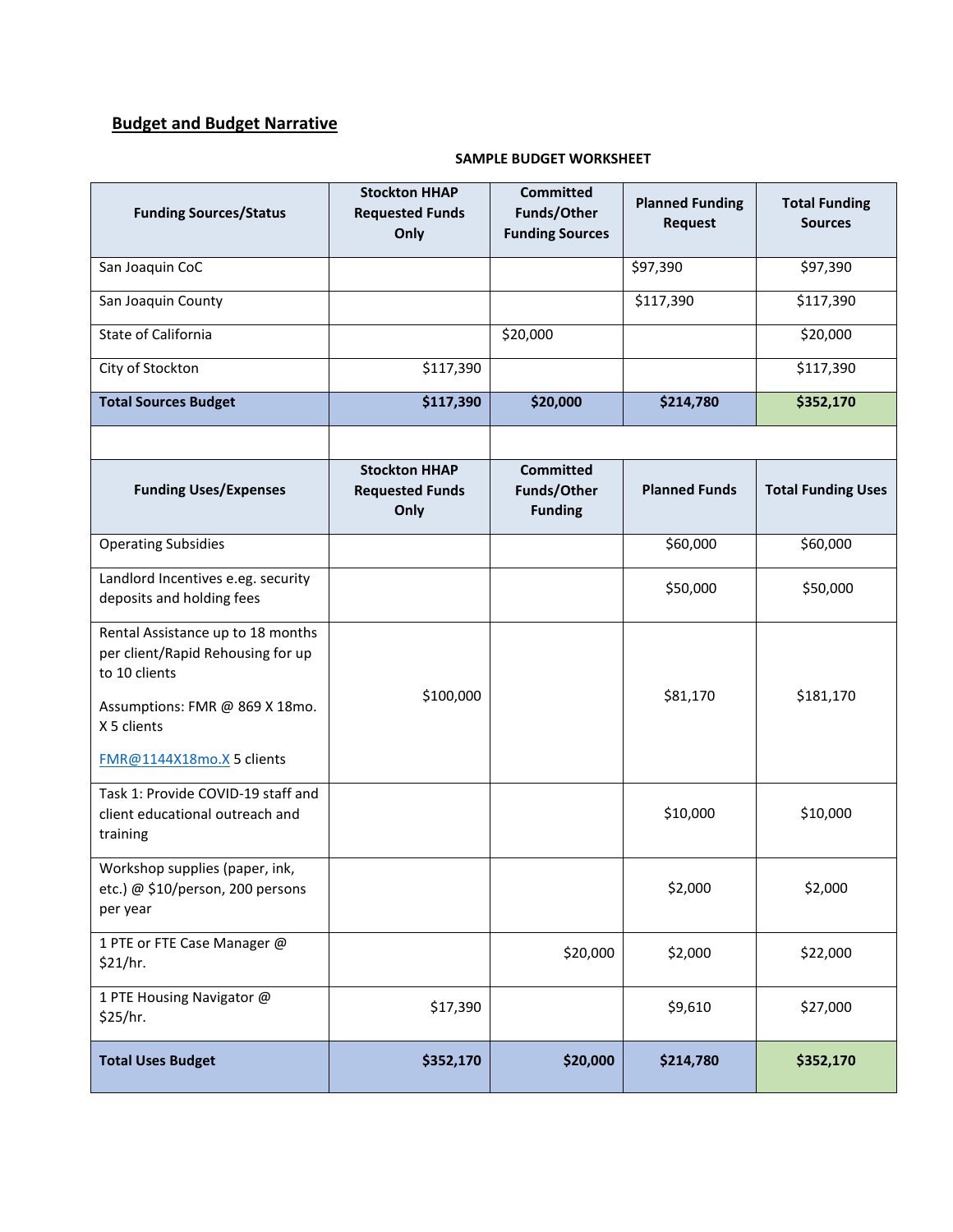Note: The completed sample worksheet is intended to show the level of detail the City is seeking for the budget only and does not necessarily reflect appropriate project cost effectiveness, leveraging ratios or other application criteria. \* For personnel, state position and hourly rate/salary.

## **Supplemental Questionnaire for Capital Construction Projects**

*Capital project funding requests must answer the following additional questions and provide all required documentation to be considered*

- 1. Type of capital project proposed (check one): ☐ Acquisition ☐ Facility Leasing ☐ Facility Rehabilitation ☐ Facility Construction  $\Box$  Other
- 2. Does the organization own or lease the property where the project will occur? Who is the legal property owner? If you are leasing, please provide a copy of the lease. If you do not have site control, describe your plan to obtain site control.
- 3. Is the building occupied and will relocation be required? If yes, attached organization's relocation plan.
- 4. Identify the project team (e.g., architect, engineer, general contractor, consultants, etc.)
- 5. Provide a detailed scope of work and project budget with sources and uses.
- 6. When will the project start and end? (provide a timeline to include all critical milestones)
- 7. Please describe all planning and predevelopment steps that have been completed to date (e.g., architectural drawings, engineering, land use approvals, permits, funding commitments, etc.)
- 8. Will this project require compliance with the Prevailing Wage/Fair Labor Standard Act? If so, please describe how you will integrate these requirements into the project sources and uses.